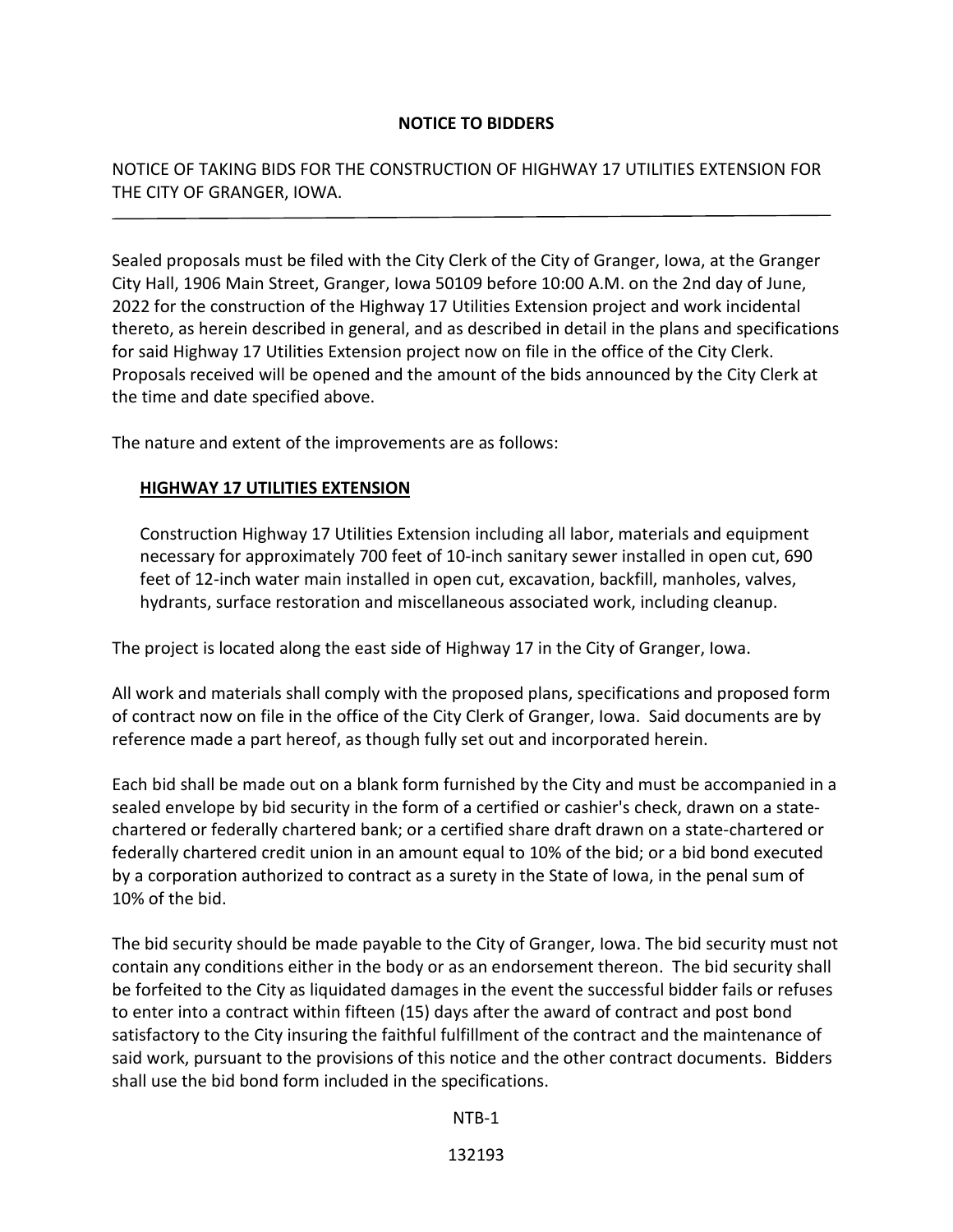All bids shall be submitted to said City, on or before the time specified above.

By virtue of statutory authority, a preference will be given to products and provisions grown, and coal produced within the State of Iowa, and preference will be given to Iowa domestic labor in the construction of the improvements, to the extent lawfully required under Iowa statutes.

Failure to submit a fully completed Bidder Status Form with the bid may result in the bid being deemed nonresponsive and rejected.

The City reserves the right to reject any and all bids, to waive informalities or technicalities and to enter into such contract as it shall deem to be to the best interests of the City. The City will award contract on the basis of the lowest responsive and responsible bid.

The City reserves the right to defer acceptance of any proposal for a period not to exceed thirty (30) calendar days from the date of letting.

The successful bidder will be required to furnish a bond in an amount equal to one hundred percent (100%) of the contract price, said bond to be issued by a responsible surety approved by the City and shall guarantee the faithful performance of the contract and the terms and conditions therein contained and shall protect and save harmless the City from claims and damages of any kind caused by the operation of the Contractor and shall also guarantee the maintenance of the improvements for a period of four (4) years from and after completion and acceptance by the City.

The work shall commence within ten (10) calendar days after the date set forth in written Notice to Proceed. The work shall be completed by October 31, 2022.

Liquidated damages in the amount of Two Hundred Dollars (\$200.00) per calendar day will be assessed for each day that the work shall remain uncompleted after the end of each of the contract periods, with due allowance for extensions of the contract periods due to conditions beyond the control of the Contractor.

Payment to the Contractor will be made in cash derived from any fund or funds of said City as may be legally used for such purposes.

The City will issue a sales tax exemption certificate applicable to all materials purchased for the project.